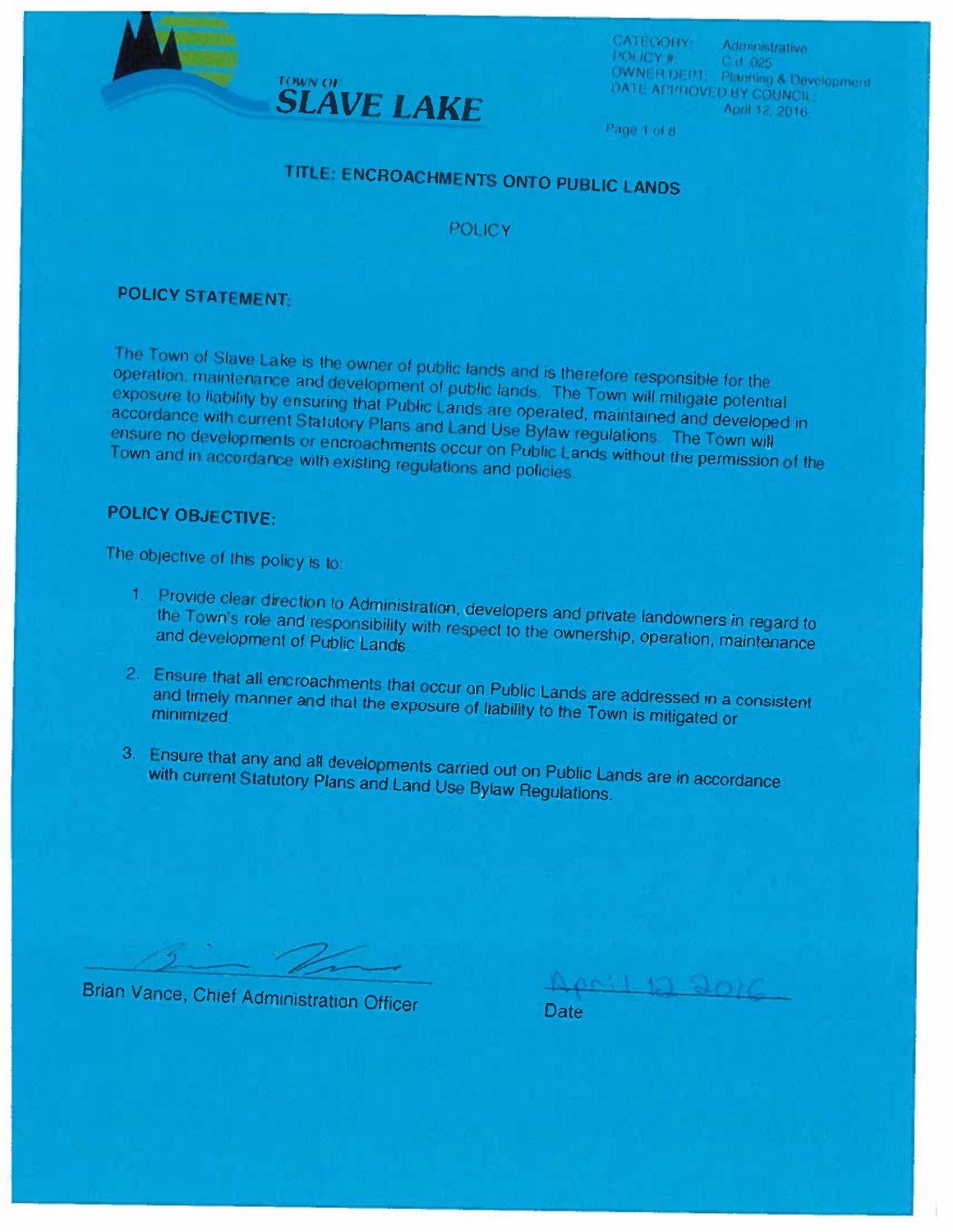CATEGORY: Administrative POLICY #: C.d. 025 OWNER DEPT: Planning & Development DATE APPROVED BY COUNCIL: April 12, 2016

#### Page 2 of 8

### TITLE: ENCROACHMENTS ONTO PUBLIC LANDS

#### PROCEDURE

#### 1.0 DEFINITIONS

#### 1.01 Accessory Structure

Accessory Structure means <sup>a</sup> structure that is separate and subordinate to the main building, the use ot which is incidental to the main building and is located on the same parcel of land. Accessory Structures are not considered permanent as they can be reasonably and practicably relocated. Examples of accessory structures are sheds, sea containers, play structures, greenhouses, etc.

#### 1.02 Boulevard

Boulevard means:

- 1) that portion of Town road lying between the curb line of a Town road and the adjacent front property line excepting that portion occupied by a constructed sidewalks; or
- 2) where there is no curb, that portion of Town road lying between the portion of the road ordinarily travelled by vehicles and the adjacent front property boundary line excepting that portion occupied by a constructed sid
- 3) are owned, operated and maintained in whole by <sup>a</sup> pubic authority or municipality.

### 1.03 Development Permit

Development Permit means <sup>a</sup> document authorizing <sup>a</sup> development or use issued by <sup>a</sup> Development Authority pursuant to the Land Use Bylaw.

1.04 Encroach

Encroach means to gradually move or go into an area that is beyond the usual or desired limits or to take, use or affect something that belongs to someone else.

#### 1.05 Encroachment

Encroachment means the structure, fence or object that is encroaching.

1.06 Encroachment Agreement

Encroachment Agreement means an agreement entered into between <sup>a</sup> landowner and the Town of Slave Lake which authorizes the continued encroachment of <sup>a</sup> structure, fence or object onto Public Lands.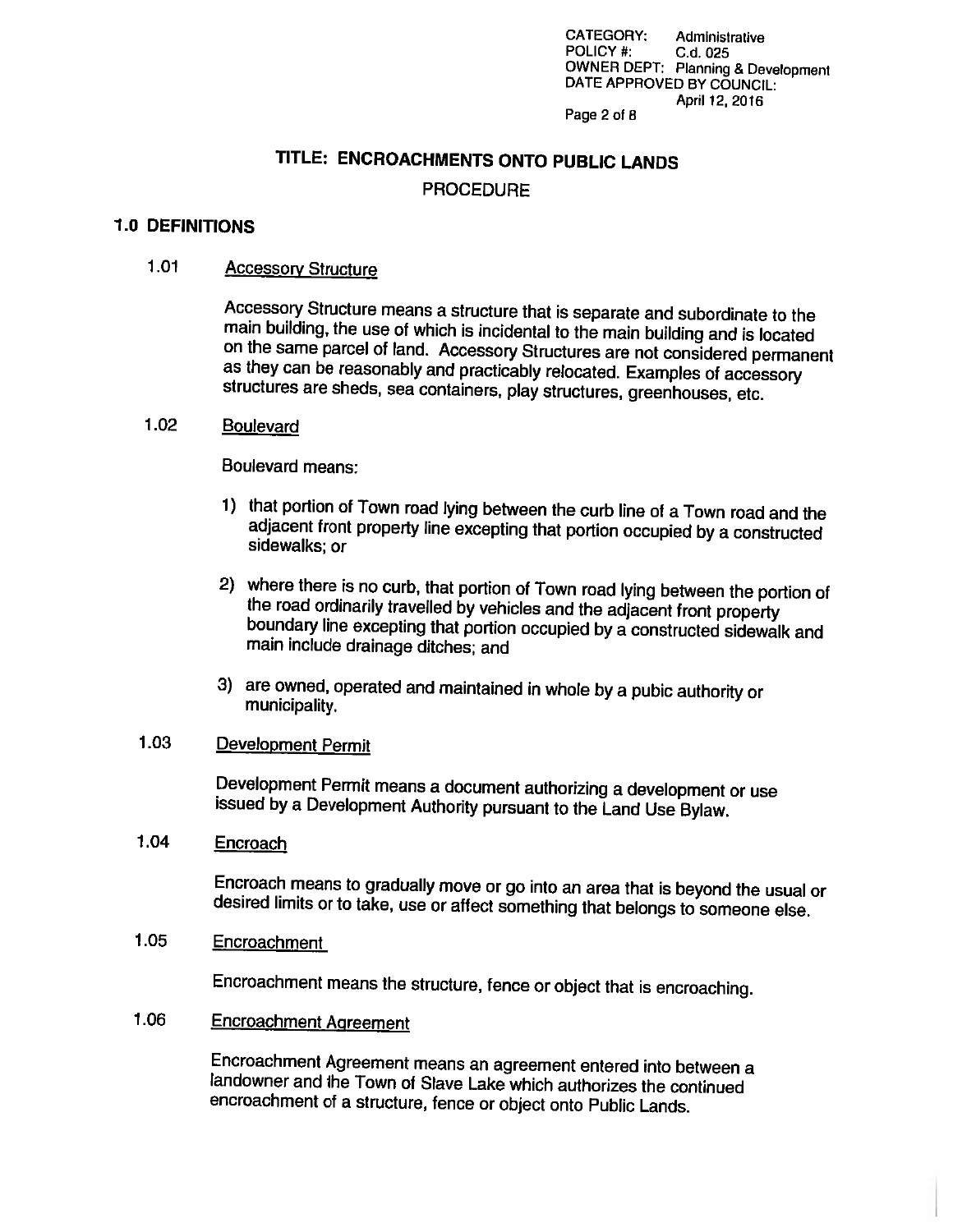CATEGORY: Administrative POLICY #: C.d. 025 OWNER DEPT: Planning & Development DATE APPROVED BY COUNCIL: April 12, 2016

#### Page 3 of 8

### TITLE: ENCROACHMENTS ONTO PUBLIC LANDS

#### **PROCEDURE**

#### 1.07 Environmental Reserve Lot

Environmental Reserve Lot means <sup>a</sup> parcel of land owned, operated or maintained in whole by <sup>a</sup> public authority or municipality and consists of <sup>a</sup> flooding, or is considered unstable, or is a strip of land abutting a bed and shore of any lake, river, stream or other body of water.

#### 1.08 Fence

Fence means <sup>a</sup> structure like <sup>a</sup> wall built outdoors usually of wood or metal that separates two area or prevents people or animals from entering or leaving and includes <sup>a</sup> perimeter fence.

#### 1.09 Municipal Reserve Lot

Municipal Reserve Lot means a parcel of land owned, operated or maintained in whole by a public authority or municipality and consists of land dedicated and designated as Municipal Reserve in accordance with the Municipal

1.10 Object

Object means <sup>a</sup> material thing that can be seen and touched.

#### 1.11 Permanent

Permanent means something that is lasting or intended to last or remain unchanged indefinitely.

#### 1.12 Permanent Structure

Permanent Structure means <sup>a</sup> structure which is the primary structure and use on the subject lands and is constructed and intended to be Permanent. Examples of Permanent Structures are residential dwellings, detached garages, industrial, commercial and institutional buildings.

#### 1.13 Public Open Space

Public Open Space means an open space area, owned, operated or maintained<br>in whole or in part by a public authority or municipality as a recreational area for<br>public use, including passive and active forms of recreation, d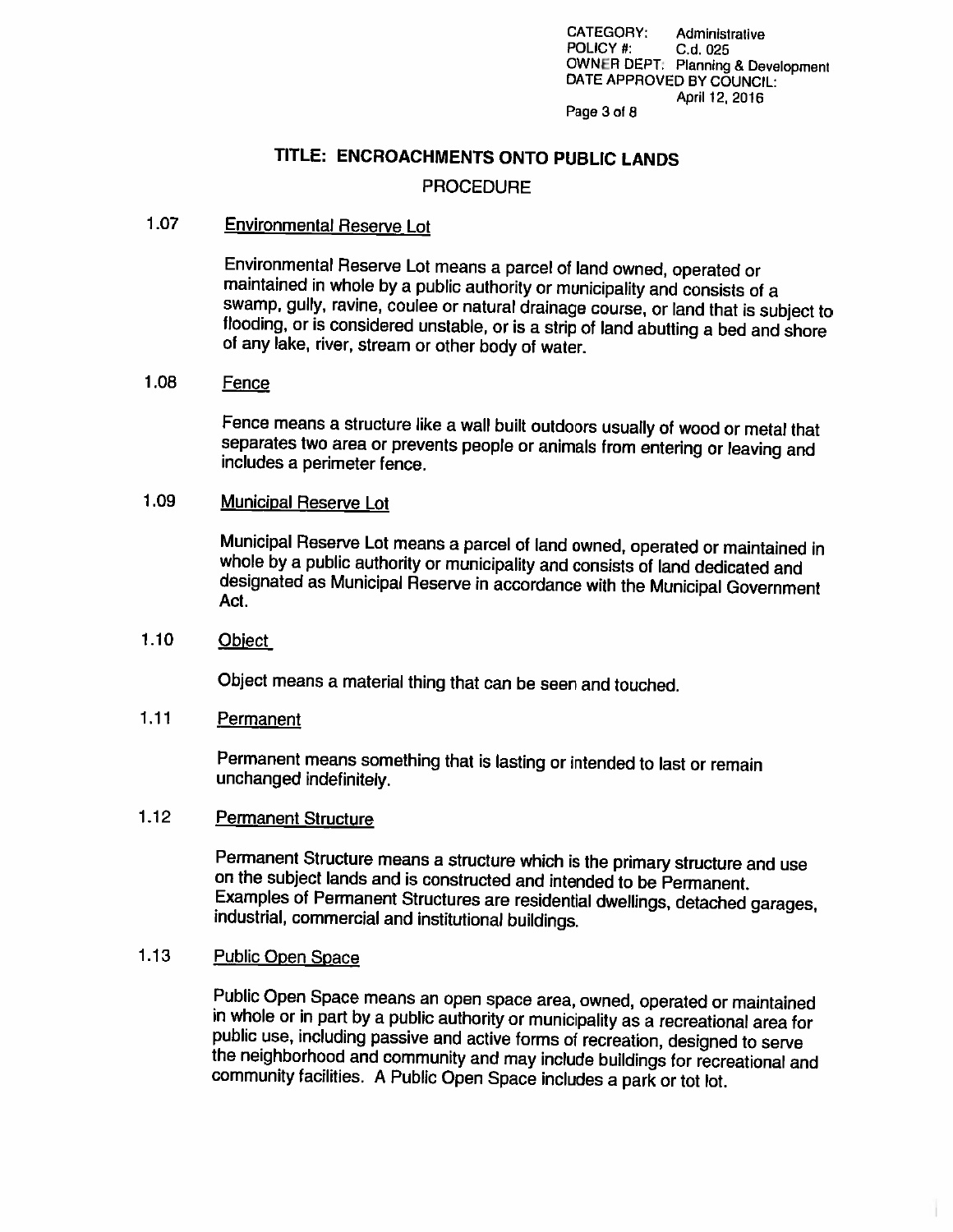CATEGORY: Administrative POLICY #: C.d. 025 OWNER DEPT: Planning & Development DATE APPROVED BY COUNCIL: April 12, 2016

#### Page 4 of 8

### TITLE: ENCROACHMENTS ONTO PUBLIC LANDS

#### **PROCEDURE**

#### 1.14 Public Utility Lot

Public Utility Lot means <sup>a</sup> parcel of land owned, operated and maintained in whole by <sup>a</sup> public authority or by <sup>a</sup> municipality and is used for the installation and maintenance of uffluties owned by the municipality.

#### 1.15 Public Road or Lane

Public Road or Lane means <sup>a</sup> road or lane owned, operated and maintained in whole or in part by <sup>a</sup> public authority or by <sup>a</sup> municipality and is used for the movement of vehicular and pedestrian traffic.

#### 1.16 Structure

Structure means <sup>a</sup> constructed building or thing built on land.

#### 1.17 Use

Use means <sup>a</sup> building or an area of land and the function and activities thereon or therein.

#### 1.18 Walkway

Walkway means a path or passage owned, operated and maintained in whole by<br>a municipality and is defined for the movement of pedestrians and which is<br>primarily constructed of concrete, asphalt, paving stone or any similar

#### 2.0 RESPONSIBILITIES

### 2.01 Town Council:

Approves the Encroachments onto Public Lands Policy and any amendments thereto.

2.02 Chief Administrative Officer (CAO):

Ensures the Encroachments onto Public Lands Policy is implemented and followed.

2.03 Director of Planning & Development:

Ensures that all encroachments into Public Lands are dealt with in <sup>a</sup> timely manner and in accordance with the approved Policy.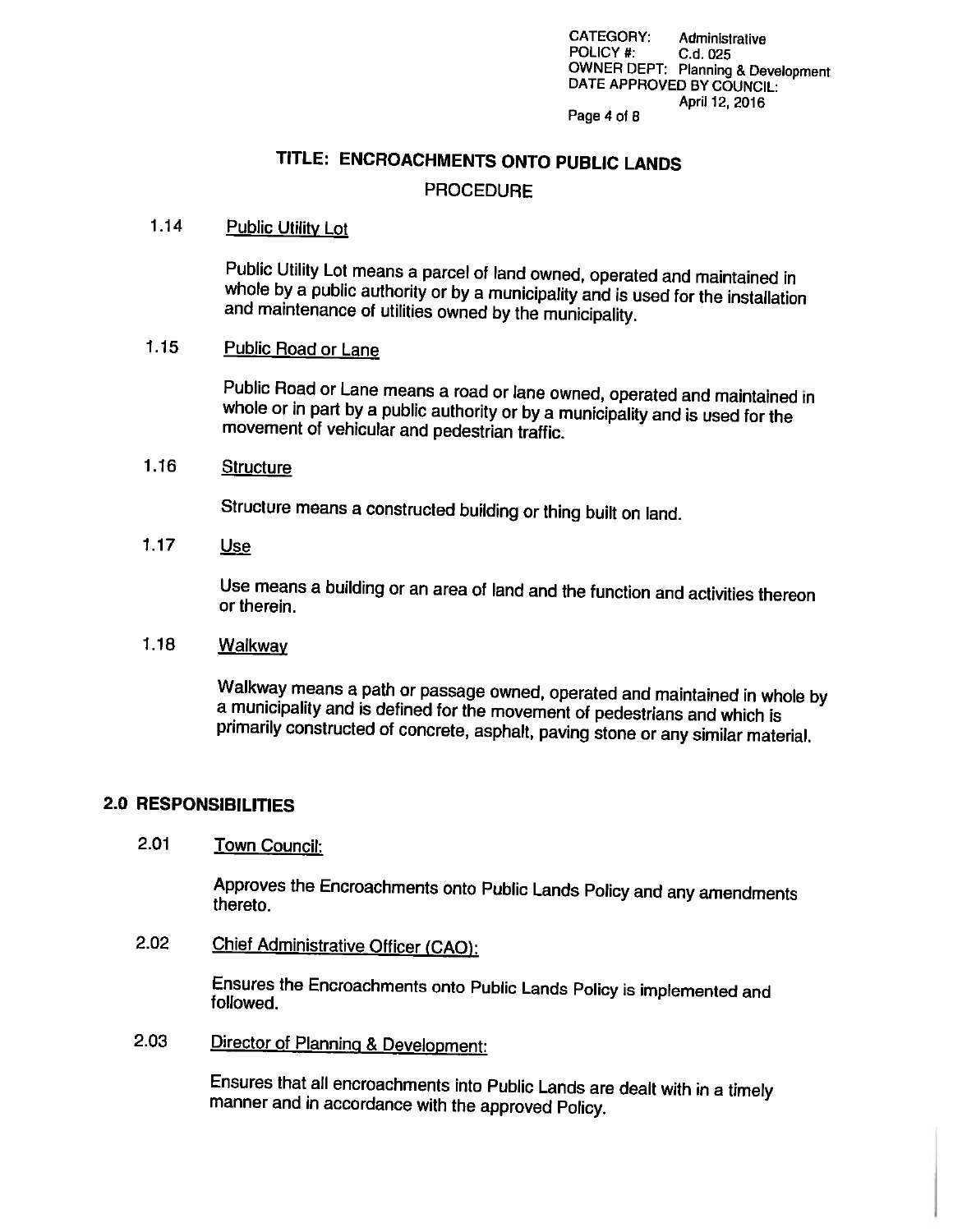CATEGORY: Administrative POLICY #: C.d. 025 OWNER DEPT: Planning & Development DATE APPROVED BY COUNCIL: April 12, 2016

#### Page 5 of 8

#### TITLE: ENCROACHMENTS ONTO PUBLIC LANDS

#### **PROCEDURE**

### 3.0 STANDARDS/GUIDELINES

- 3.01 The Town of Slave Lake, as the owner of Public Lands, is responsible for the operation, maintenance and development of Public Lands.
- 3.02 No encroachment of <sup>a</sup> Structure, Fence or Object on Public Lands shall be permitted unless the encroachment is of that Permanent Structure is not reasonable and practical, in the opinion of the Town of Slave Lake.
- 3.03 Where it is deemed that a Permanent Structure cannot be reasonably and practicably relocated, the Town may enter into an Encroachment Agreement with<br>the owner/landowner of the said Permanent Structure. The Encroachment<br>Agreement shall ensure that all claims, damages and costs associated with encroaching Permanent Structure are the responsibility of the owner/landowner of the said Permanent Structure.
- 3.04 Encroachments Agreements will not be considered for Structures that are not the opinion of the Town of Slave Lake. Encroachment Agreement will not be considered for Fences or Objects.
- 3.05 All existing Permanent Structures that encroach onto Public Lands, and whose continued encroachment has been authorized under an Encroachment accordance with the conditions so established under the said Encroachment<br>Agreement.
- 3.06 All existing Structures, Fences, or Objects that encroach onto Public Lands and<br>whose continued encroachment has been authorized under an Encroachment<br>Agreement signed on or before March 8, 2016, shall be permitted to when the subject property sells, the encroaching Structure, Fence or Object shall be relocated off of the subject Public Lands.
- 3.07 Any Use of Public Lands must be approved under the issuance of a Development Permit. Uses of Public Land by an individual other than the Town of Slave Lake will only be approved if that Use is temporary. The Development Permit shall approve the Use for a specified period of time and shall indicate a<br>date when the Use shall cease.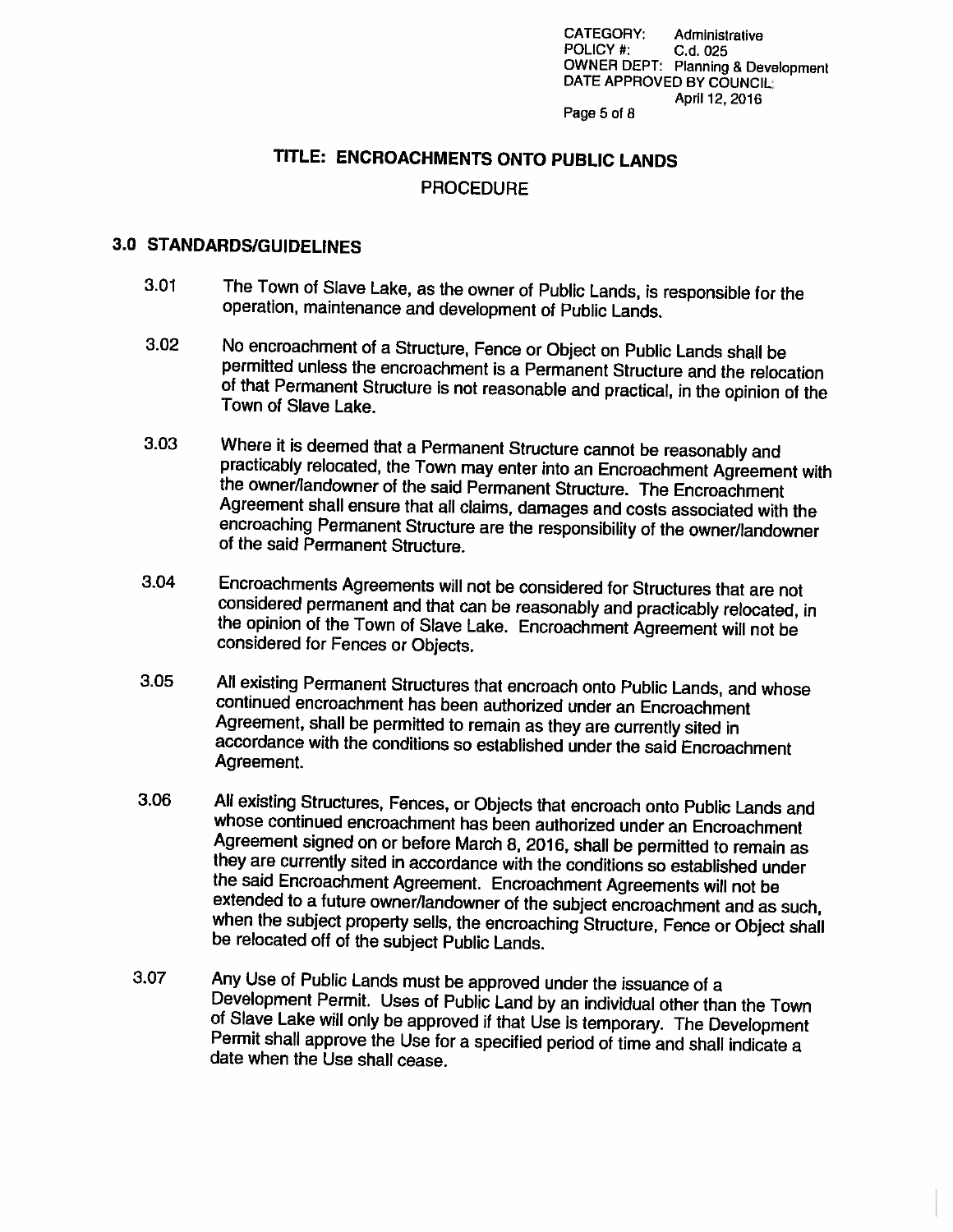CATEGORY: Administrative<br>POLICY #: C d 025 POLICY #: Cd. 025 OWNER DEPT: Planning & Development<br>DATE APPHOVED BY COUNCIL: April 12, 2016

Page 6 of 8

# TITLE: ENCROACHMENTS ONTO PUBLIC LANDS

#### **PROCEDURE**

#### 4.0 POLICY PROCEDURES

- 4.01 As the owner of Public Lands, the Town of Slave Lake will carry out all required operations and maintenance on public lands including, but not limited to the cutting of grass, removal of snow, landscaping, etc. The To
- 4.02 Immediately upon discovery of an encroachment onto Public Lands, the Director<br>of Planning and Development, the registered owner/landowner of the<br>encroachment, the person in possession of the encroachment or all or any
- 4.03 The recipient of the letter shall be advised that they have Twenty One (21) days<br>from receipt of the letter to remove the encroachment from the subject Public<br>Lands. Receipt of the letter is deemed to be five (5) days
- 4.04 On the date and time of compliance, as specified in the letter, a site inspection shall be conducted by the Director of Planning and Development or his/her authorized designate, to ensure the notice has been complied with.
- 4.05 Failure to comply with the requirements of the letter will result in the issuance of a STOP ORDER as established in the Municipal Government Act and the prevailing Land Use Bylaw. The Stop Order must be either hand delivered or sent by registered mail.
- 4.06 Failure to comply with the Stop Order will result in the file being turned over to the Town's Legal Counsel.
- 4.07 Where it is the opinion of the Town of Slave Lake that the encroachment in question is a Permanent Structure and it is not reasonable and practical to relocate that Structure; the Director of Planning and Development, the registered owner/landowner of the Structure, the person in possession of the Structure or all or any of them shall be notified in writing that an Encro
- 4.08 The location of the encroachment on the affected lands must be surveyed and shown on a Real Property Report which will form part of the Encroachment<br>Agreement.
- 4.09 Once the required fees for the Encroachment Agreement have been paid, the Director of Planning and Development or his/her authorized designate will prepare the required Encroachment Agreement in triplicate. All three of the Encroachment Agreement will be forwarded, under a covering letter, to the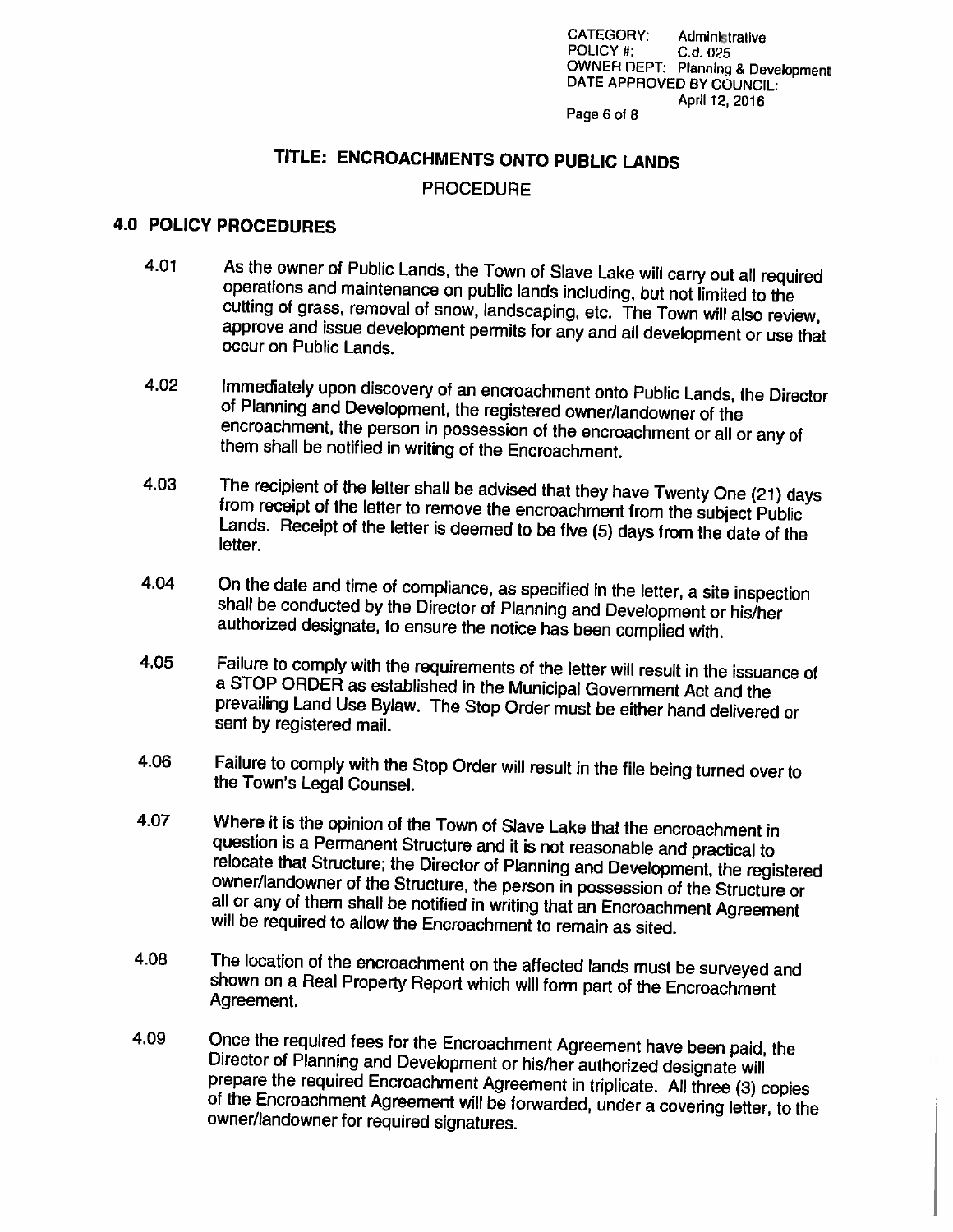CATEGORY: Administrative POLICY #: C.d. 025 OWNER DEPT: Planning & Development DATE APPROVED BY COUNCIL: April 12, 2016

Page 7 of 8

# TITLE: ENCROACHMENTS ONTO PUBLIC LANDS

#### **PROCEDURE**

- 4.10 The owner/landowner of the Encroachment shall sign all three (3) copies of the Encroachment Agreement and return all three (3) Copies of the Agreement to the Town Office for further signatures.
- 4.11 Once the Encroachment Agreement has been signed by the Town, two (2) original copies of the Encroachment Agreement will be returned to the affected owner/landowner who will then be required to register the Encroachmen Agreement on the Title of the affected lands by  $\tilde{a}$  specified date.
- 4.12 Failure to register the Encroachment Agreement on the Title of the affected<br>lands will render the Encroachment Agreement null and void. In the event the<br>Encroachment Agreement is rendered null and void, the owner/land
- 4.13 On the date and time of compliance, as specified in the letter, a site inspection shall be conducted by the Director of Planning and Development or his/her authorized designate, to ensure the notice has been complied with i.e. removal<br>of the subject encroachment from the subject Public Lands.
- 4.14 Failure to comply with the requirements of the letter will result in the issuance of a STOP ORDER as established in the Municipal Government Act and the prevailing Land Use Bylaw. The Stop Order must be either hand delivered or sent by registered mail.
- 4.15 Failure to comply with the Stop Order will result in the file being turned over to the Town's Legal Counsel.
- 4.16 Annually the Director of Planning and Development or his/her authorized<br>designate will send affected landowners written notice advising that in<br>accordance with the March 8, 2016 motion of Council, all existing Structu
- 4.17 When an Encroachment, as identified in Section 4.15, has been removed from Public Lands the Town will discharge the caveat regarding the Encroachment Agreement from the Title of the affected lands.